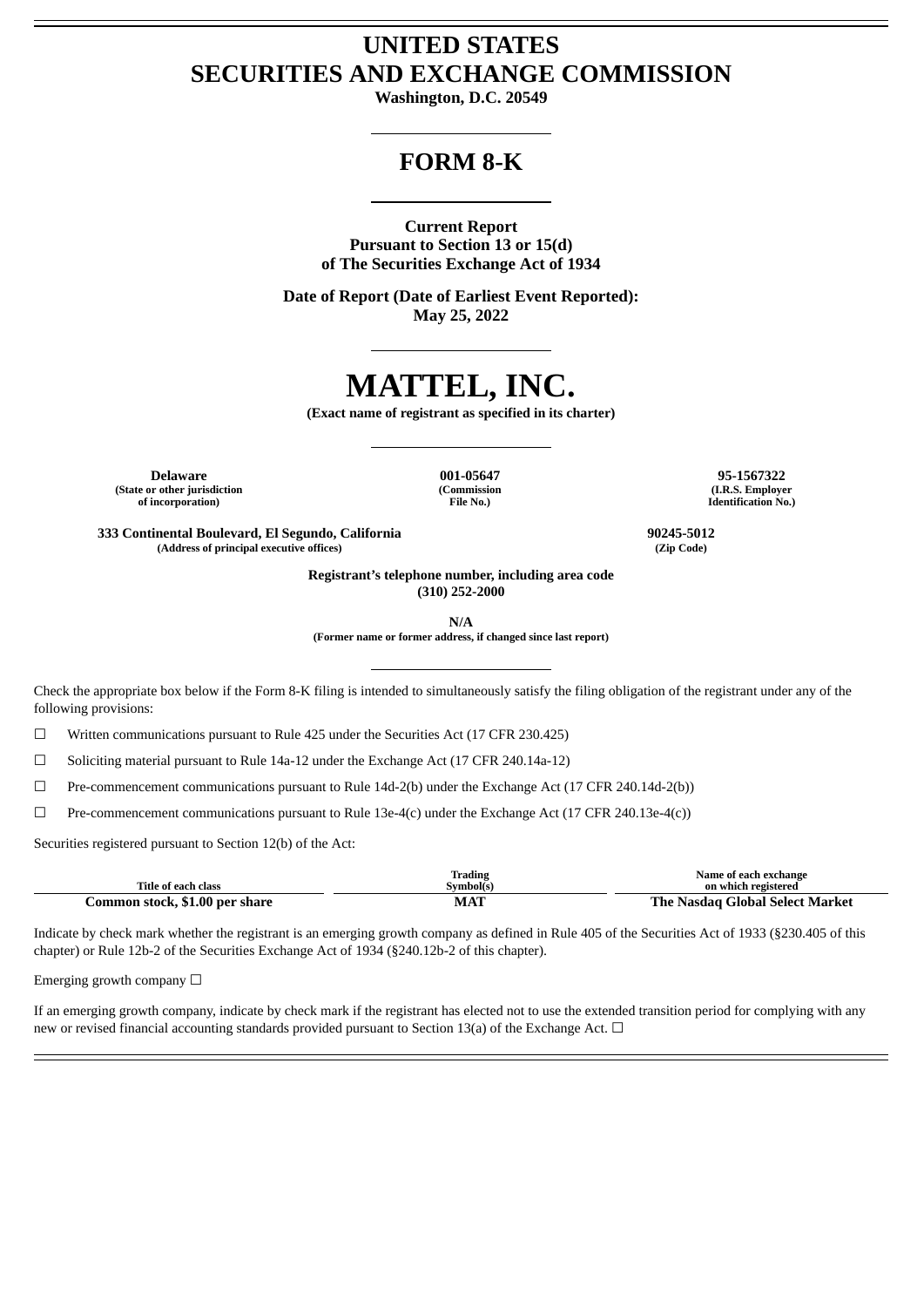#### **Section 5 – Corporate Governance and Management**

#### Item 5.02. Departure of Directors or Certain Officers; Election of Directors; Appointment of Certain Officers; Compensation Arrangements of **Certain Officers.**

On May 25, 2022, at the annual meeting of stockholders (the "Annual Meeting") of Mattel, Inc. ("Mattel"), Mattel's stockholders approved the Sixth Amendment to the Mattel, Inc. Amended and Restated 2010 Equity and Long-Term Compensation Plan (the "Plan Amendment"). The Plan Amendment, effective May 25, 2022, amends the Mattel, Inc. Amended and Restated 2010 Equity and Long-Term Compensation Plan (as amended, the "Plan").

The purpose of the Plan is to promote the interests of Mattel and its stockholders by enabling Mattel to offer an opportunity to employees, non-employee directors and consultants to receive grants of equity-based and cash-based incentive awards, so as to better attract, retain, and reward them, to align their interests with those of stockholders, and to provide them with an incentive for outstanding performance to generate superior returns to Mattel stockholders.

The Plan Amendment increases the maximum number of shares that may be issued pursuant to the Plan by 10 million shares, enabling Mattel to continue to use the Plan as a critical tool to attract, motivate, reward, and retain its key employees and directors. In addition, the Plan Amendment revises the full-value share debiting rate for awards granted after March 1, 2022 from one and nine-tenths-to-one (1.9:1) to one and five-tenths-to-one (1.5:1).

The foregoing summary description of the Plan Amendment is qualified in its entirety by reference to the actual terms of the Plan Amendment, a copy of which is attached as Appendix A to Mattel's Definitive Proxy Statement on Schedule 14A, as filed with the Securities and Exchange Commission on April 12, 2022 (the "Proxy Statement").

## **Item 5.07. Submission of Matters to a Vote of Security Holders.**

The Annual Meeting was held on May 25, 2022.

All of the nominees for director listed in Proposal 1 in the Proxy Statement were elected by a majority of the votes cast, as follows:

| <b>Name of Nominee</b> | <b>Votes Cast</b><br>"FOR" | <b>Votes Cast</b><br>"AGAINST" | <b>Abstentions</b> | <b>Broker</b><br><b>Non-Votes</b> |
|------------------------|----------------------------|--------------------------------|--------------------|-----------------------------------|
| R. Todd Bradley        | 274,724,948                | 44,840,104                     | 171,479            | 15,260,032                        |
| Adriana Cisneros       | 317,288,126                | 2,272,089                      | 176,316            | 15,260,032                        |
| Michael Dolan          | 313,520,345                | 6,042,126                      | 174,060            | 15,260,032                        |
| Diana Ferguson         | 318,666,102                | 895,086                        | 175,343            | 15,260,032                        |
| Ynon Kreiz             | 312,675,147                | 6,890,508                      | 170,876            | 15,260,032                        |
| Soren Laursen          | 317,309,501                | 2,256,743                      | 170,287            | 15,260,032                        |
| Ann Lewnes             | 293,625,655                | 25,922,367                     | 188,509            | 15,260,032                        |
| Roger Lynch            | 318,651,485                | 899,629                        | 185,417            | 15,260,032                        |
| Dominic Ng             | 316,973,578                | 2,587,971                      | 174,982            | 15,260,032                        |
| Dr. Judy Olian         | 317,031,411                | 2,535,488                      | 169,632            | 15,260,032                        |

Proposal 2, a proposal to ratify the selection of PricewaterhouseCoopers LLP as Mattel's independent registered public accounting firm for the year ending December 31, 2022, was approved by the following vote:

| Votes Cast "FOR" | <b>Votes Cast "AGAINST"</b> | Abstentions | <b>Broker Non-Votes</b> |
|------------------|-----------------------------|-------------|-------------------------|
| 325,412,780      | 9,359,333                   | 224,450     | N/A                     |

Proposal 3, a proposal to approve, on a non-binding, advisory basis, the compensation of Mattel's named executive officers, was approved by the following vote:

| <b>Votes Cast "FOR"</b> | <b>Votes Cast "AGAINST"</b> | Abstentions | <b>Broker Non-Votes</b> |
|-------------------------|-----------------------------|-------------|-------------------------|
| 297,877,833             | 21,564,282                  | 294,416     | 15,260,032              |

Proposal 4, a proposal to approve the Sixth Amendment to the Mattel, Inc. Amended and Restated 2010 Equity and Long-Term Compensation Plan, was approved by the following vote:

| <b>Votes Cast "FOR"</b> | Votes Cast "AGAINST" | Abstentions | <b>Broker Non-Votes</b> |
|-------------------------|----------------------|-------------|-------------------------|
| 268,497,338             | 50.942.189           | 297,004     | 15,260,032              |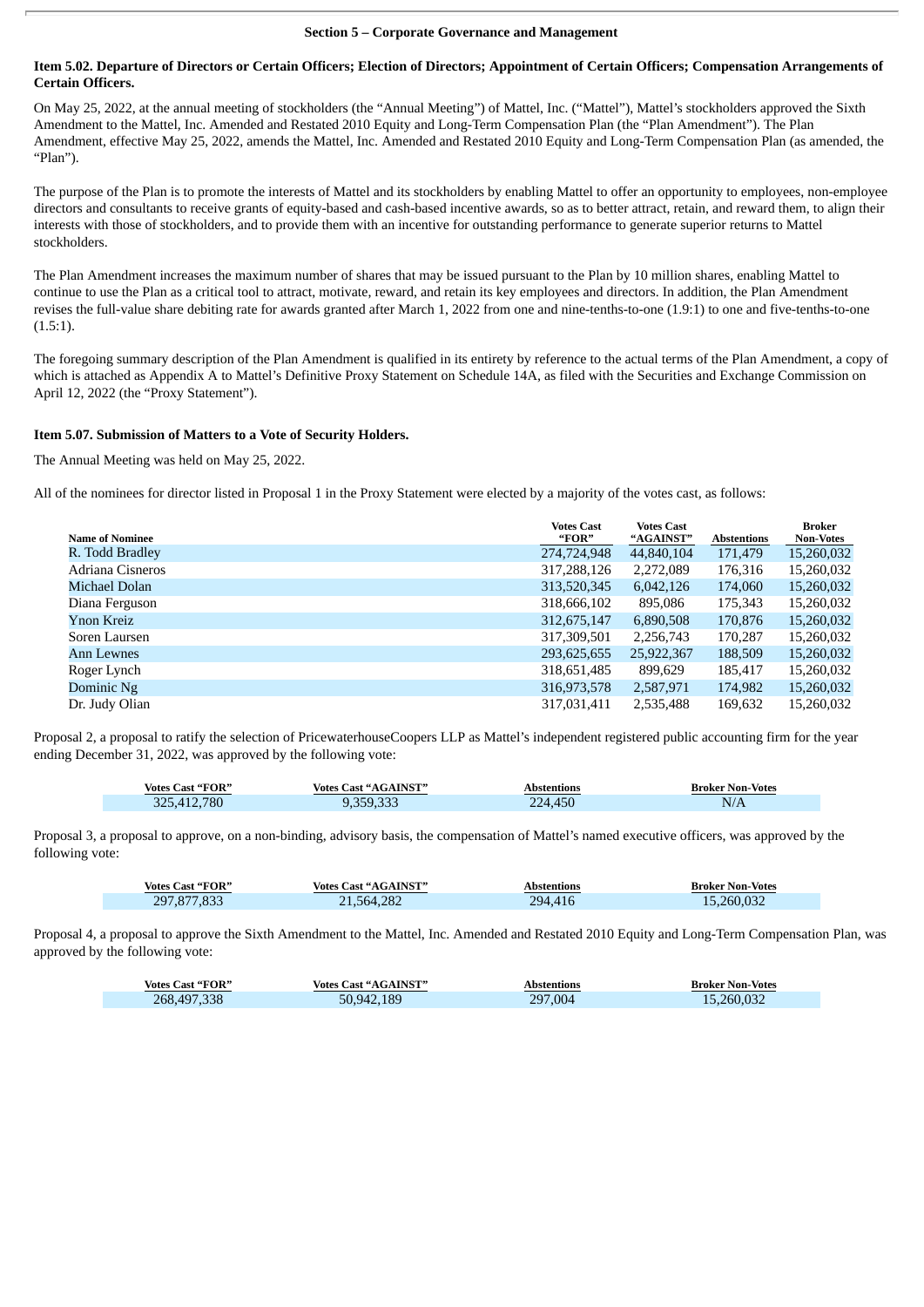Proposal 5, a stockholder proposal regarding Mattel's special stockholder meeting bylaw, was not approved by the following vote:

| <b>Votes Cast "FOR"</b> | <b>Votes Cast "AGAINST"</b> | Abstentions  | <b>Broker Non-Votes</b> |
|-------------------------|-----------------------------|--------------|-------------------------|
| 450.<br>$\Delta$        | .762<br>RQ<br>$\epsilon$    | 4,008<br>394 | 260.032<br>ъ            |

## **Item 9.01. Financial Statements and Exhibits.**

(d) Exhibits:

|                |                                                                                                      | <b>Incorporated by Reference</b> |           |            |                           |
|----------------|------------------------------------------------------------------------------------------------------|----------------------------------|-----------|------------|---------------------------|
| Exhibit<br>No. | <b>Exhibit Description</b>                                                                           | Form                             | File No.  | Exhibit(s) | <b>Filing Date</b>        |
| <u>10.1</u>    | Sixth Amendment to Mattel, Inc. Amended and Restated 2010 Equity and Long-<br>Term Compensation Plan | DEF 14A                          | 001-05647 |            | Appendix A April 12, 2022 |

104 Cover Page Interactive Data File (embedded within the Inline XBRL Document)